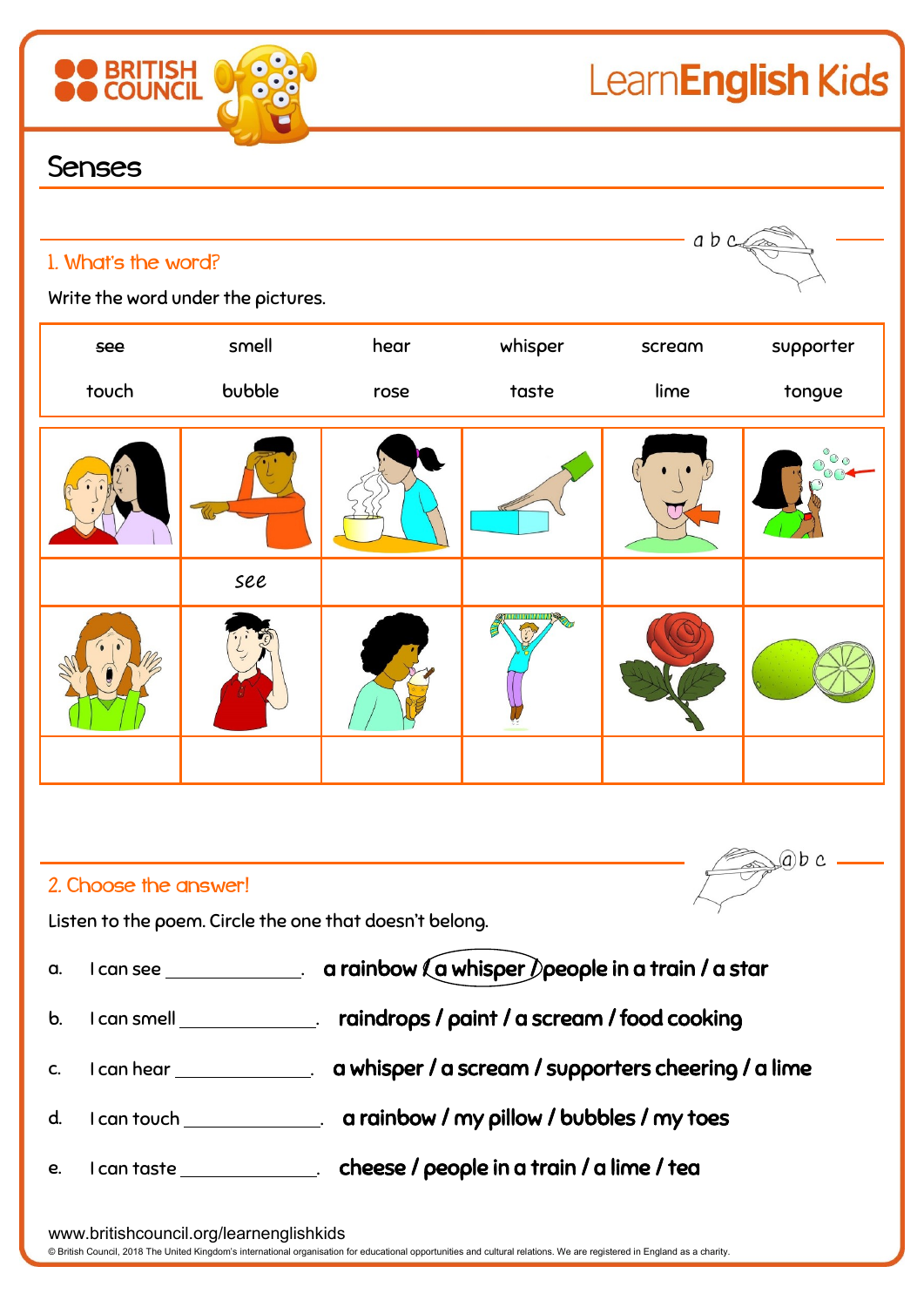## LearnEnglish Kids

|                                                                             |                                                                                   |        |        |       |       | a b class |       |  |
|-----------------------------------------------------------------------------|-----------------------------------------------------------------------------------|--------|--------|-------|-------|-----------|-------|--|
| 3. Fill it in!                                                              |                                                                                   |        |        |       |       |           |       |  |
| Think about the poem. Write the missing words in the sentences.             |                                                                                   |        |        |       |       |           |       |  |
| bad                                                                         | star                                                                              | senses | tastes | day   | world | high      | quiet |  |
| When I look at a $\underline{\hspace{1cm}}$ star I see very far away.<br>а. |                                                                                   |        |        |       |       |           |       |  |
| b.                                                                          | Some smells are good and some are _______________________.                        |        |        |       |       |           |       |  |
| C.                                                                          |                                                                                   |        |        |       |       |           |       |  |
| d.                                                                          |                                                                                   |        |        |       |       |           |       |  |
| Different foods have different _______________________.<br>e.               |                                                                                   |        |        |       |       |           |       |  |
| f.                                                                          | Seeing, smelling, hearing, touching and tasting are called _____________________. |        |        |       |       |           |       |  |
| 9.                                                                          | Our senses help us to understand the _______________________.                     |        |        |       |       |           |       |  |
| h.                                                                          | We see, smell, hear, touch and taste things every _______________________.        |        |        |       |       |           |       |  |
|                                                                             |                                                                                   |        |        |       |       |           |       |  |
|                                                                             |                                                                                   |        |        |       |       |           |       |  |
| 4. Match them up!                                                           |                                                                                   |        |        |       |       |           |       |  |
|                                                                             | Listen to the poem. Match the words that rhyme, for example rain and train.       |        |        |       |       |           |       |  |
|                                                                             | far.                                                                              |        |        | class |       |           |       |  |
|                                                                             | grass                                                                             |        |        | team  |       |           |       |  |
|                                                                             | scream                                                                            |        |        | star  |       |           |       |  |
|                                                                             | cool                                                                              |        |        | rose  |       |           |       |  |
|                                                                             | toes                                                                              |        |        | skin  |       |           |       |  |
|                                                                             | sweet                                                                             |        |        | tea   |       |           |       |  |
|                                                                             | sea                                                                               |        |        | pool  |       |           |       |  |
|                                                                             | in                                                                                |        |        | feet  |       |           |       |  |
|                                                                             |                                                                                   |        |        |       |       |           |       |  |

www.britishcouncil.org/learnenglishkids

**OO BRITISH OF 888** 

© British Council, 2018 The United Kingdom's international organisation for educational opportunities and cultural relations. We are registered in England as a charity.